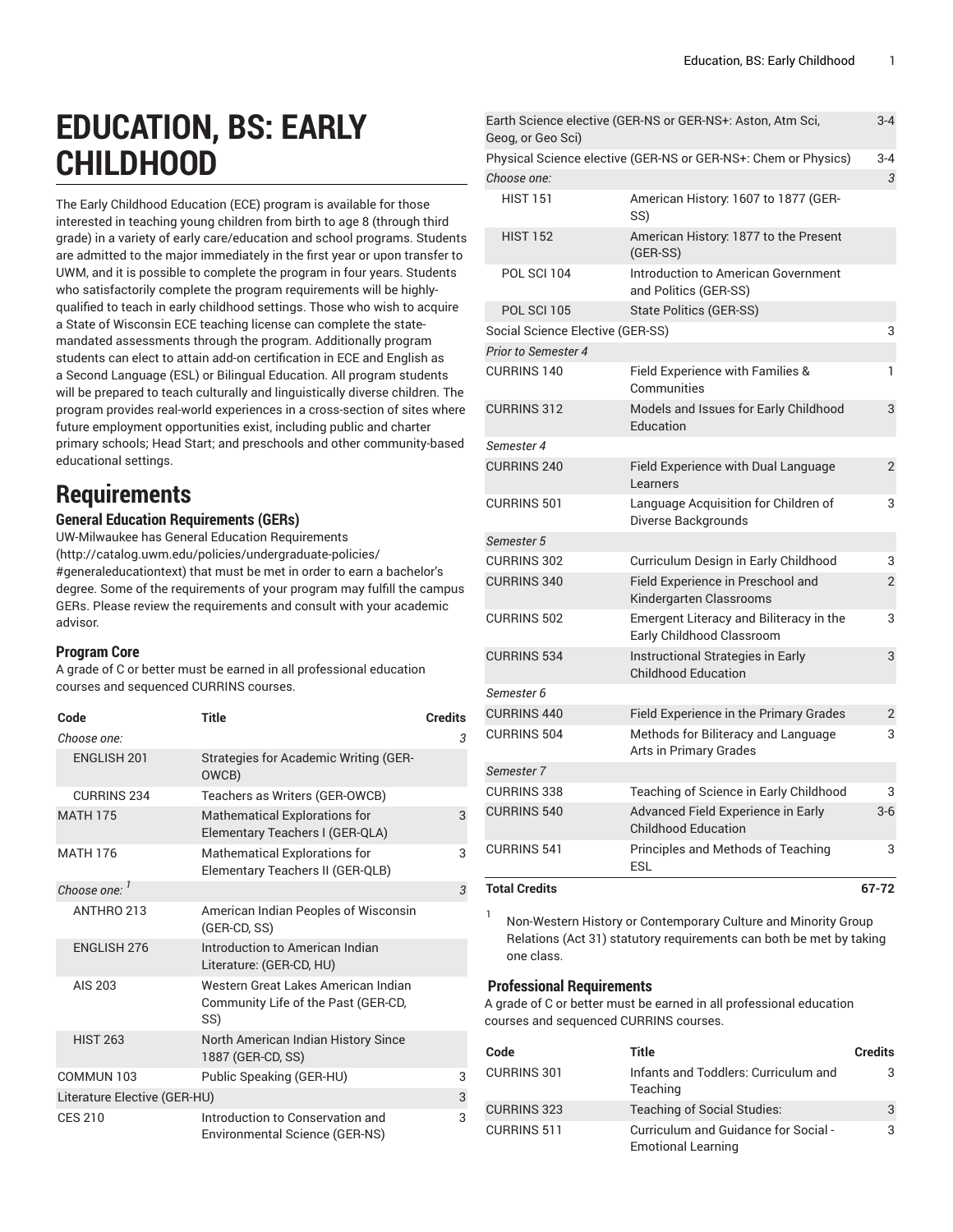| <b>CURRINS 512</b>                            | Reflective Practice in Early Childhood<br><b>Teaching and Learning</b>                                                       | 3              |
|-----------------------------------------------|------------------------------------------------------------------------------------------------------------------------------|----------------|
| <b>CURRINS 520</b>                            | Developing Mathematical Thinking in<br>Young Children                                                                        | 3              |
|                                               | CURRINS/EXCEDUC 612 Collaborations for Teachers with<br><b>Families, Schools, and Communities</b>                            | 3              |
| <b>CURRINS 651</b>                            | Literature for the Young Child                                                                                               | 3              |
| ART ED 130                                    | Multicultural Art and Visual Learning in<br>Elementary Education (GER-A, CD)                                                 | 3              |
| <b>MUS ED 260</b>                             | Making Music Connections with<br>Children                                                                                    | 3              |
| <b>ED POL 375</b>                             | <b>Cultural Foundations of Education</b>                                                                                     | 3              |
| <b>ED PSY 330</b>                             | Introduction to Learning and<br>Development                                                                                  | 3              |
| ED PSY/EXCEDUC 613                            | Infant and Early Childhood Assessment                                                                                        | 3              |
| EXCEDUC 630                                   | Survey of EC Intervention: Young                                                                                             | 3              |
|                                               | Children with Special Needs, Families                                                                                        |                |
| <b>Total Credits</b>                          |                                                                                                                              | 39             |
|                                               | <b>Semester 8: Program Completion and Certification Options</b>                                                              |                |
| Code                                          | <b>Title</b>                                                                                                                 | <b>Credits</b> |
|                                               | <b>Option 1: Education Degree, Early Childhood Education</b>                                                                 |                |
| <b>CURRINS 540</b>                            | Advanced Field Experience in Early                                                                                           | 6              |
|                                               | <b>Childhood Education</b>                                                                                                   |                |
|                                               | Select electives as needed to reach 120 credits (see an advisor                                                              |                |
| for appropriate options)                      |                                                                                                                              |                |
| <b>Total Credits</b>                          |                                                                                                                              | 6              |
|                                               |                                                                                                                              |                |
| Code                                          | <b>Title</b>                                                                                                                 | <b>Credits</b> |
| <b>Childhood Certification</b>                | Option 2: Education Degree, Early Childhood Education plus Early                                                             |                |
| <b>CURRINS 601</b>                            | Early Childhood Seminar in Student<br>Teaching                                                                               | 3              |
| <b>CURRINS 640</b>                            | Student Teaching in Early Childhood                                                                                          | 12             |
| <b>Total Credits</b>                          |                                                                                                                              | 15             |
| Code                                          | <b>Title</b>                                                                                                                 | <b>Credits</b> |
|                                               | Option 3: Education Degree in Early Childhood plus Early<br><b>Childhood and English as a Second Language Certifications</b> |                |
| <b>CURRINS 601</b>                            | Early Childhood Seminar in Student<br>Teaching                                                                               | 3              |
| <b>CURRINS 640</b>                            | Student Teaching in Early Childhood                                                                                          | 9              |
| <b>CURRINS 443</b>                            | Student Teaching in English as a<br>Second Language: Minor                                                                   | 3              |
| <b>Total Credits</b>                          |                                                                                                                              | 15             |
| Code                                          | <b>Title</b>                                                                                                                 | <b>Credits</b> |
|                                               | <b>Option 4: Education Degree in Early Childhood plus Early</b>                                                              |                |
| <b>Childhood and Bilingual Certifications</b> |                                                                                                                              |                |
| <b>CURRINS 601</b>                            | Early Childhood Seminar in Student<br>Teaching                                                                               | 3              |
| <b>CURRINS 640</b>                            | Student Teaching in Early Childhood                                                                                          | 9              |
| <b>CURRINS 442</b>                            | Student Teaching in Bilingual Education                                                                                      | 3              |

| Code                  | Title                                                                                                                     | <b>Credits</b> |
|-----------------------|---------------------------------------------------------------------------------------------------------------------------|----------------|
| <b>Certifications</b> | <b>Option 5: Education Degree in Early Childhood plus Early</b><br>Childhood, English as a Second Language, and Bilingual |                |
| <b>CURRINS 601</b>    | Early Childhood Seminar in Student<br>Teaching                                                                            | 3              |
| <b>CURRINS 640</b>    | Student Teaching in Early Childhood                                                                                       | 6              |
| <b>CURRINS 442</b>    | Student Teaching in Bilingual Education                                                                                   | 3              |
| <b>CURRINS 443</b>    | Student Teaching in English as a<br>Second Language: Minor                                                                | 3              |
| <b>Total Credits</b>  |                                                                                                                           | 5              |

### [ProgramBenchmarks](#page-1-0) **(**[p. 2](#page-1-0)**)**

**Additional Requirements for Graduation:**

- Minimum cumulative GPA of 2.75 on all UWM and transfer courses
- Minimum cumulative GPA of 2.75 on professional education courses
- Satisfactory completion of a minimum of 120 credits
- Completion of the last year of coursework (30 credits) in residence at UWM
- Successful completion of a pedagogical knowledge assessment is required for certification

# <span id="page-1-0"></span>**Benchmarks**

Students must meet benchmarks at several points during the program and prior to student teaching. Benchmarks are monitored through tracking systems and advising. A student will be restricted from moving forward in the program if the benchmarks are not completed.

#### **30 Credit Benchmarks**

Reviewed with your advisor the semester after completion of 30 credits:

- Mandatory meeting with your advisor
- Completion of ENGLISH 102 with a C or better or achieve appropriate score on the English Placement Test
- Completion of MATH 175 with a C or better
- Minimum cumulative GPA of 2.25 on all UWM and transfer courses

#### **Admission to Certification Benchmarks**

Note: Students who are not pursuing certification should continue meeting with their advisors but do not submit the Admission to Certification form.

Reviewed with your advisor the semester after completion of CURRINS 240 and CURRINS 501:

- Mandatory meeting with your advisor
- Completion of 30 Credit Benchmarks
- Completion of CURRINS 240 and CURRINS 501 with a C or better
- Minimum cumulative GPA of 2.5 on all UWM and transfer courses
- Submit Admission for Certification form
	- If also pursuing ESL certification, take the Praxis Subject Assessment: Teaching English to Speakers of Other Languages #5362. Passing score is 149.

#### **CURRINS 540 Benchmarks**

Reviewed with your advisor the semester after completion of CURRINS 340 and CURRINS 502:

Non-certification track: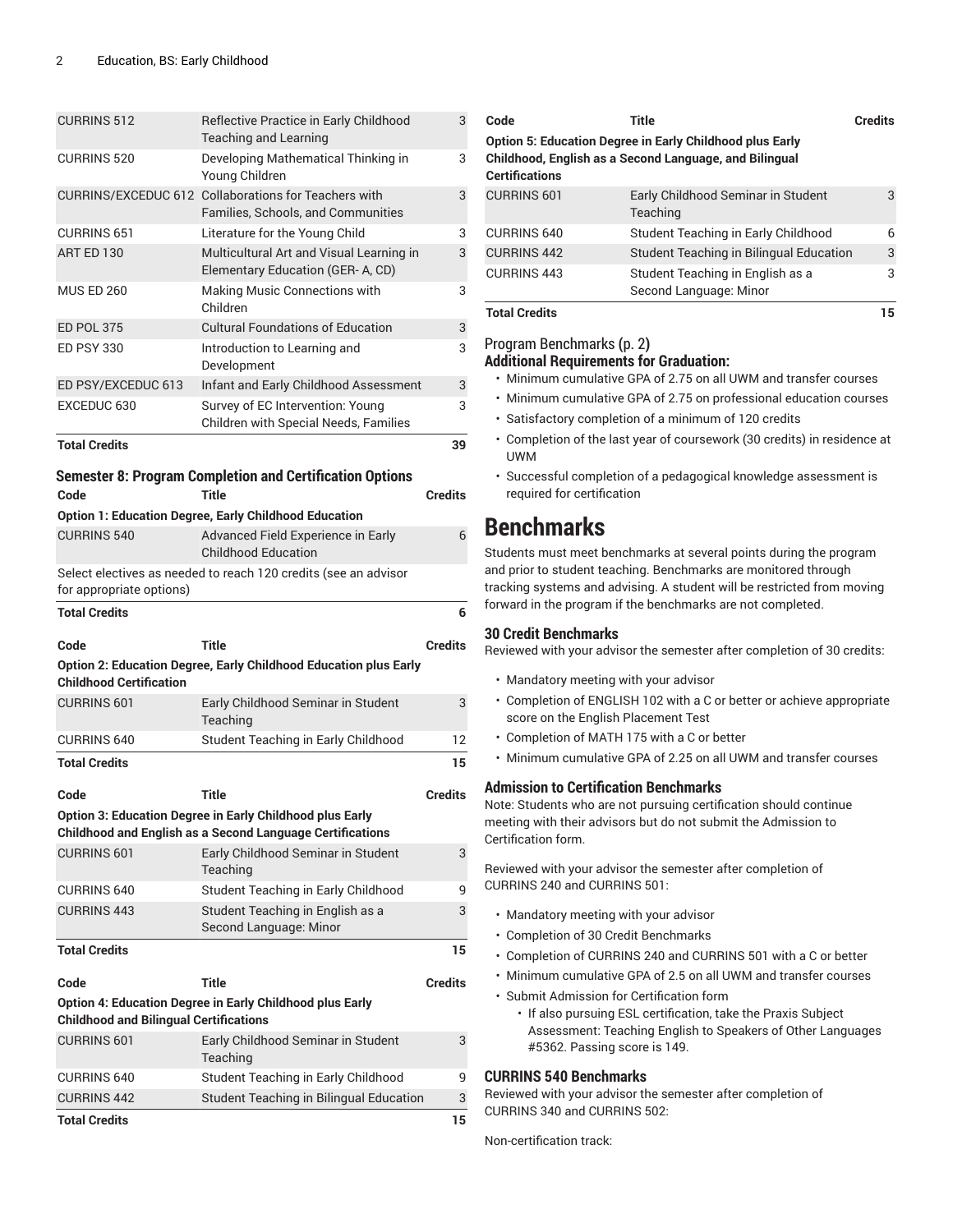- Mandatory meeting with your advisor
- Mandatory meeting with program director to discuss final field options

#### Certification track:

- Mandatory meeting with your advisor
- Request student teaching placement: [https://uwm.edu/education/](https://uwm.edu/education/academics/clinical-experiences/) [academics/clinical-experiences/](https://uwm.edu/education/academics/clinical-experiences/)

#### For ESL Certification:

• Successfully complete the PRAXIS Subject Assessment Exam #5362: Teaching of English to Speakers of Other Languages, with a passing score of 149 or higher.

For Bilingual Certification:

• Successfully complete the Language Proficiency Requirement: A minimum score of Advanced-Low on the ACTFL OPI. See your advisor for details.

#### **Content Knowledge Requirement Benchmarks (for certification only)**

Reviewed with your advisor the semester after completion of CURRINS 440 and CURRINS 504

- Mandatory meeting with your advisor
- Completion of CURRINS 440 and CURRINS 504 with a C or better
- Minimum cumulative grade point average of 2.75 on all UWM and transfer courses
- Elementary Education Content Knowledge Exam #5018 with a passing score of 157 or higher --OR-- minimum GPA of 3.0 in Early Childhood Education Content Concentration Courses. See ECE Content Concentration Courses below:

|  | Code               | <b>Title</b>                                                                | <b>Credits</b> |
|--|--------------------|-----------------------------------------------------------------------------|----------------|
|  | ENGLISH 102        | <b>College Writing and Research</b>                                         | 3              |
|  | <b>MATH 175</b>    | <b>Mathematical Explorations for</b><br>Elementary Teachers I               | 3              |
|  | <b>MATH 176</b>    | <b>Mathematical Explorations for</b><br><b>Elementary Teachers II</b>       | 3              |
|  | <b>CURRINS 234</b> | <b>Teachers as Writers</b>                                                  | 3              |
|  | or ENGLISH 201     | Strategies for Academic Writing                                             |                |
|  | <b>CURRINS 323</b> | Teaching of Social Studies:                                                 | 3              |
|  | <b>CURRINS 338</b> | Teaching of Science in Early<br>Childhood                                   | 3              |
|  | <b>CURRINS 502</b> | <b>Emergent Literacy and Biliteracy in</b><br>the Early Childhood Classroom | 3              |
|  | <b>CURRINS 504</b> | Methods for Biliteracy and Language<br><b>Arts in Primary Grades</b>        | 3              |
|  | <b>CURRINS 520</b> | Developing Mathematical Thinking in<br>Young Children                       | 3              |

#### **Student Teaching Benchmarks (for certification only)**

Prior to student teaching you must complete a midpoint eportfolio and attend a pre-student teaching orientation.

Reviewed with your advisor the semester prior to student teaching:

- Minimum cumulative GPA of 2.75 on all UWM and transfer courses
- Removal of all F grades in ECE program courses
- Removal of all I (Incomplete) grades in courses
- C or better in professional education and CurrIns sequenced courses
- Attempt the Wisconsin Foundations of Reading Test (WIFoRT)
- Successfully complete:
	- Content Knowledge Requirement Benchmarks
	- For ESL: PRAXIS Subject Assessment Exam #5362: Teaching of English to Speakers of Other Languages, with a passing score of 149 or higher
	- For Bilingual: Language Proficiency Requirement: A minimum score of Advanced-Low on the ACTFL OPI. See your advisor for detail

#### **Graduation Benchmarks (must be met to be approved for graduation)**

Reviewed during the student teaching semester:

- Minimum cumulative GPA of 2.75 on all UWM and transfer courses
- Minimum cumulative GPA of 2.75 on all professional education courses
- Satisfactory completion of a minimum of 120 credits
- Completion of the last year of coursework (30 credits) in residence at UWM

Certification majors only:

- Successfully pass the Wisconsin Foundations of Reading Test (WIFoRT) with a score of 240 or higher
- Successful completion of a pedagogical knowledge assessment is required for certification.

# **Undergraduate Advising**

Our purpose is to provide collaborative, mentoring relationships which promote educational, career, and professional development. We value a student-centered, holistic, and ethical approach to advising based on strong partnerships with students, faculty and staff, and the larger campus community. We are committed to creating a respectful and supportive environment. We encourage students to be self-reliant through informed decisions and choices based upon dissemination of accurate information. We value our own continuous professional development to enhance the quality of the advising experience.

#### *How to Prepare for an Advising Meeting*

- Review your [Advisement](http://uwm.edu/registrar/academic-unit-services/paws-academic-advisement/) Report in PAWS ([http://uwm.edu/registrar/](http://uwm.edu/registrar/academic-unit-services/paws-academic-advisement/) [academic-unit-services/paws-academic-advisement/\)](http://uwm.edu/registrar/academic-unit-services/paws-academic-advisement/).
- Come prepared with questions or topics for discussion.
- Make a list of courses you think you should take.
- Investigate opportunities to prepare for the job you want.
- Keep a record of your academic progress.
- Understand you are ultimately responsible for creating your educational, life, and career plans.
- Maintain honest and open communication with your advisor.
- Take responsibility for choices you make as a student and member of the UW-Milwaukee community.

#### *Scheduling an Appointment*

Office of Student Services Enderis Hall, Room 209 (414) 229-4721